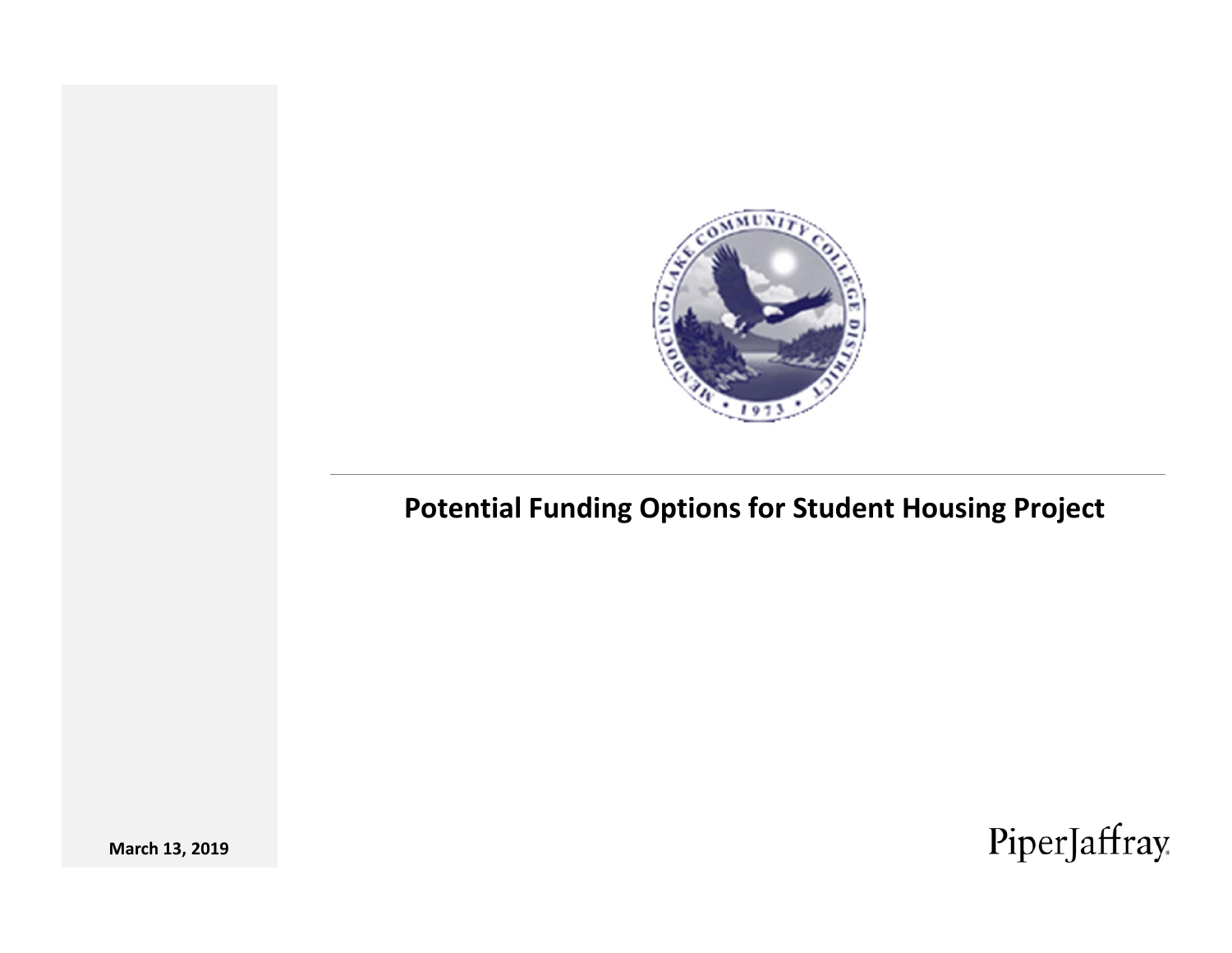#### П **General Obligation Bonds**

- 55% voter approval required
- Secured by *ad valorem* property taxes
- Highest credit rating/lowest cost of borrowing

#### $\mathcal{L}_{\mathcal{A}}$ **Lease Revenue Bonds/Certificates of Participation**

- No voter approval required
- Secured by District's General Fund
- Lower credit rating/higher cost of borrowing than General Obligation Bonds

#### П **Student Housing Revenue Bonds**

- No voter approval required
- Secured solely by student housing revenues (rental fees)
- Lowest credit rating/highest cost of borrowing
- $\mathcal{L}_{\mathcal{A}}$  **Public Private Partnership (P3) Project Financing**
	- Developer Finances, Builds & Operates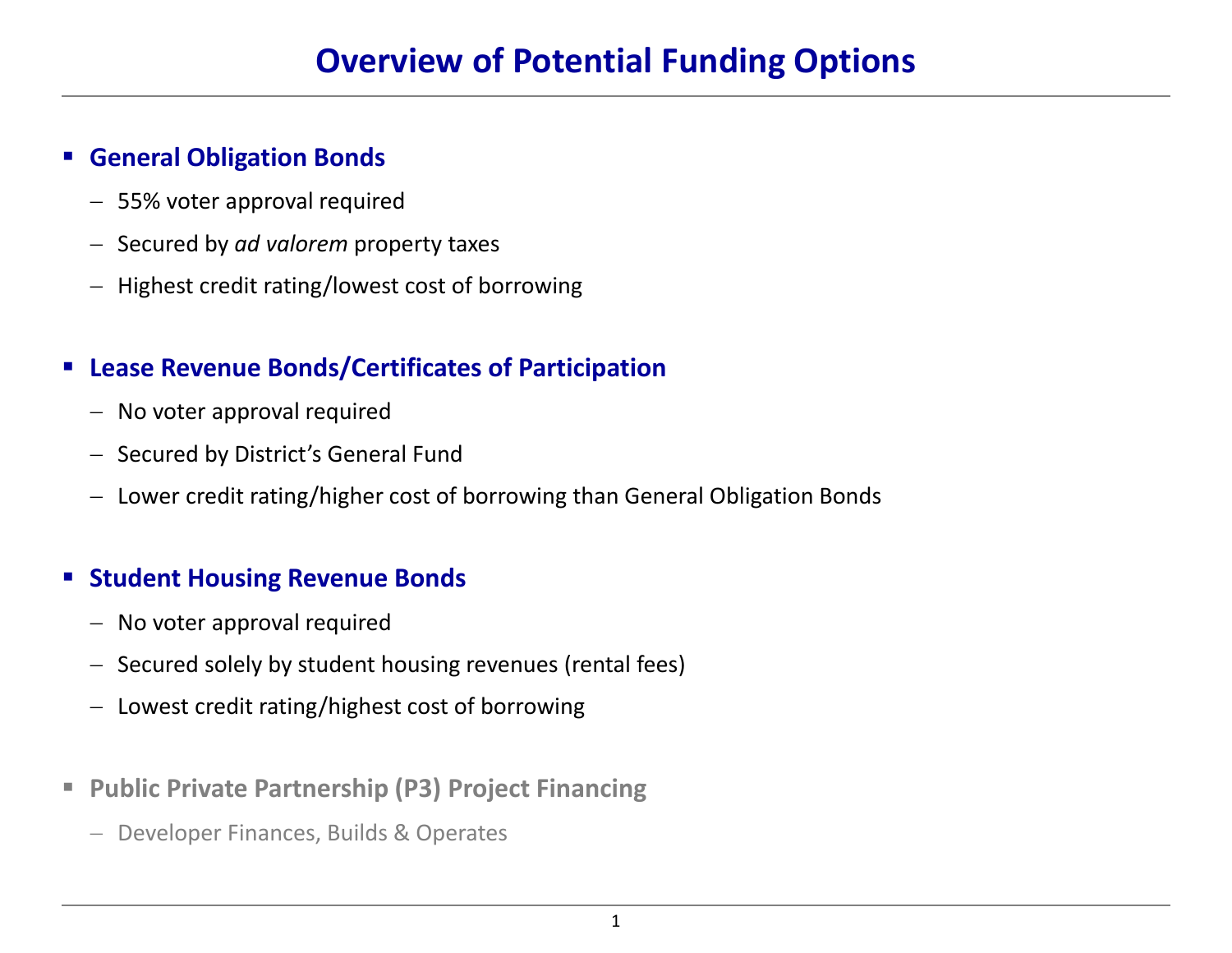#### $\mathcal{L}_{\mathcal{A}}$ **2020 Bond Election Schedule**

| <b>Election Date</b> | <b>Election Material</b><br><b>Submission Deadline</b> |
|----------------------|--------------------------------------------------------|
| March 3, 2020        | January 4, 2020                                        |
| November 3, 2020     | August 7, 2020                                         |

#### $\mathcal{L}_{\mathcal{A}}$ **Phasing and Timing of Individual Bond Issues**

– Delivery of bond funds to match project cash flow schedules

#### $\mathcal{L}_{\mathcal{A}}$ **District Assessed Valuation and Projected Growth**

– Determines tax base and ability to issue bonds in the future

#### $\blacksquare$ **Municipal Bond Interest Rates**

- Market environment
- District credit ratings
- **Length of Bond Financing**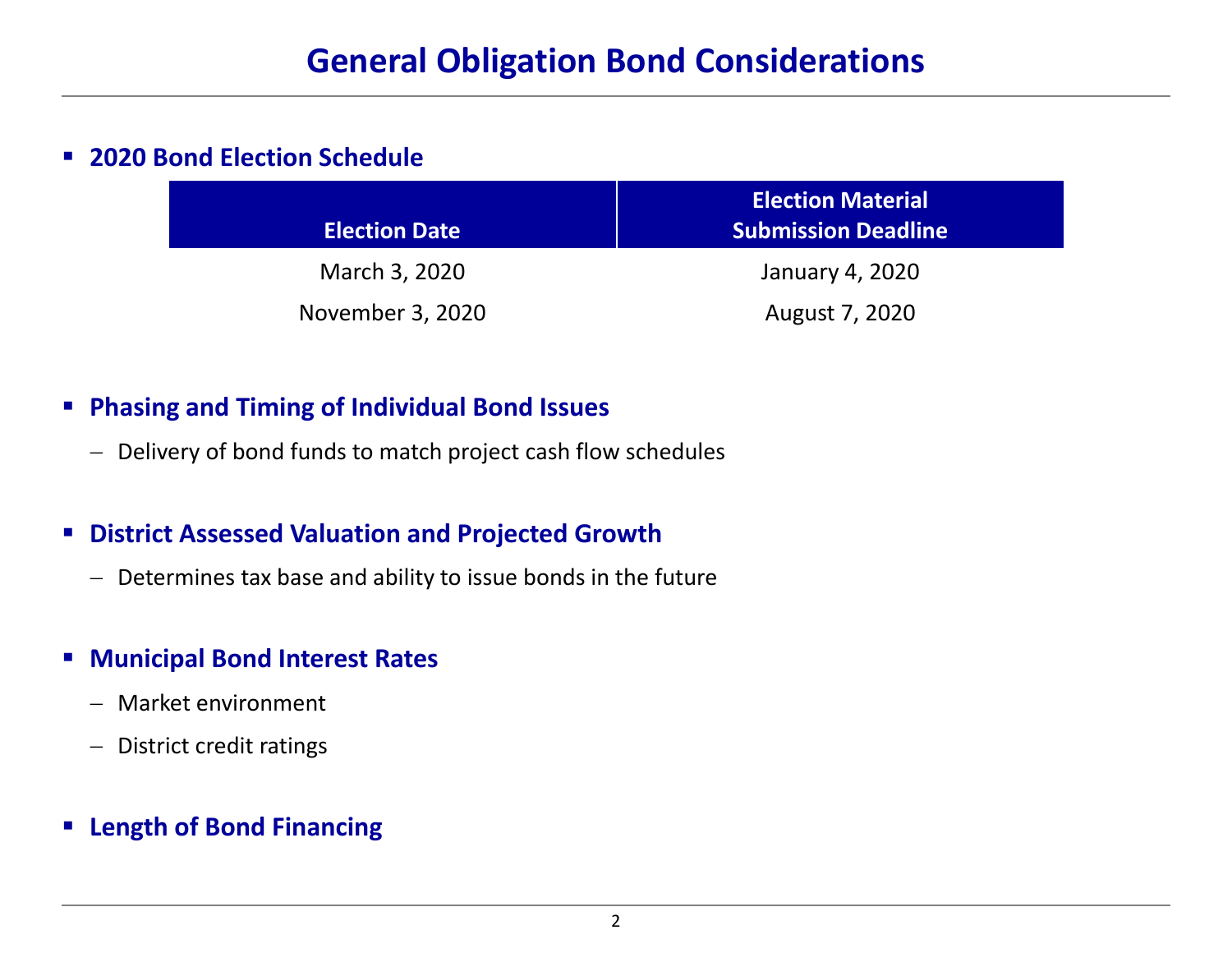### **History of District Assessed Valuation**

| <b>Fiscal Year</b> | <b>Assessed Valuation</b> | <b>Annual Change</b> |                         |
|--------------------|---------------------------|----------------------|-------------------------|
| 2000-01            | \$5,307,115,234           |                      |                         |
| 2001-02            | \$5,599,960,043           | 5.52%                |                         |
| 2002-03            | \$5,916,428,186           | 5.65%                |                         |
| 2003-04            | \$6,309,613,920           | 6.65%                |                         |
| 2004-05            | \$6,785,418,214           | 7.54%                | <b>Highest</b>          |
| 2005-06            | \$7,403,084,174           | 9.10%                | 5-Year<br><b>Growth</b> |
| 2006-07            | \$8,166,095,872           | 10.31%               | <b>Period</b>           |
| 2007-08            | \$8,867,062,855           | $8.58\%$ $-$         |                         |
| 2008-09            | \$9,321,796,793           | 5.13%                |                         |
| 2009-10            | \$9,595,611,599           | 2.94%                |                         |
| 2010-11            | \$9,519,592,320           | $-0.79%$             |                         |
| 2011-12            | \$9,492,071,724           | $-0.29%$             | <b>Lowest</b>           |
| 2012-13            | \$9,438,747,100           | $-0.56%$             | 5-Year<br>Growth        |
| 2013-14            | \$9,514,938,385           | 0.81%                | <b>Period</b>           |
| 2014-15            | \$9,646,312,009           | 1.38%                |                         |
| 2015-16            | \$9,890,668,776           | 2.53%                |                         |
| 2016-17            | \$10,195,058,689          | 3.08%                |                         |
| 2017-18            | \$10,584,645,059          | 3.82%                |                         |
| 2018-19            | \$10,999,872,324          | 3.92%                |                         |

| <b>Annualized Average Growth Rates</b> |       |  |  |
|----------------------------------------|-------|--|--|
| 5-Year                                 | 2.94% |  |  |
| 10-Year                                | 1.67% |  |  |
| 15-Year                                | 3.77% |  |  |
| 18-Year                                | 4.13% |  |  |
| <b>Highest 5-Year Period</b>           | 8.43% |  |  |
| $(2003 - 2008)$                        |       |  |  |
| Lowest 5-Year Period                   | 0.11% |  |  |
| $(2010 - 2015)$                        |       |  |  |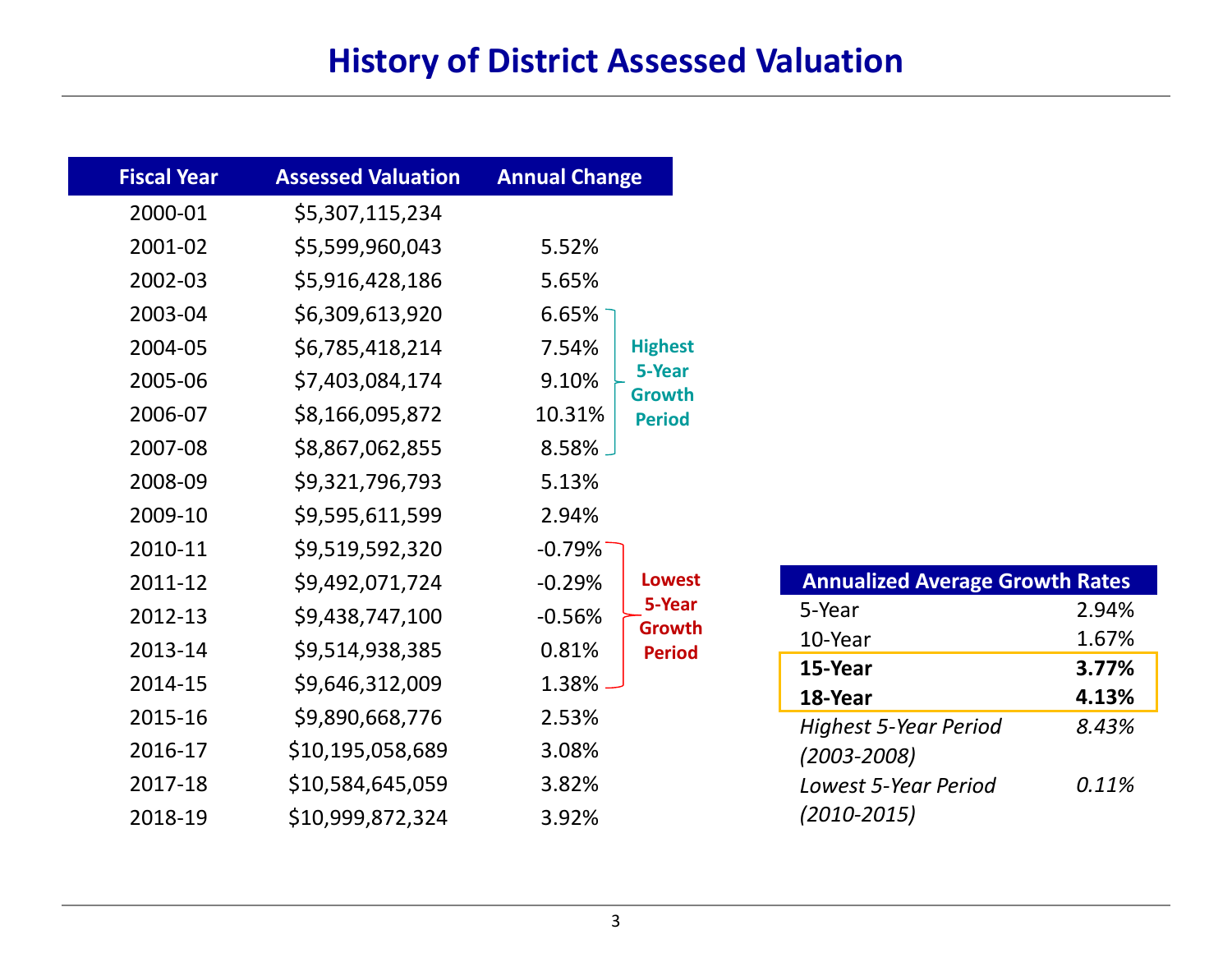### **History of General Obligation Bond Interest Rates**



(1) Index tracks the average yields of 20 general obligation municipal bonds with 20‐year maturities and average ratings of Aa2 by Moody's or AA by Standard & Poor's.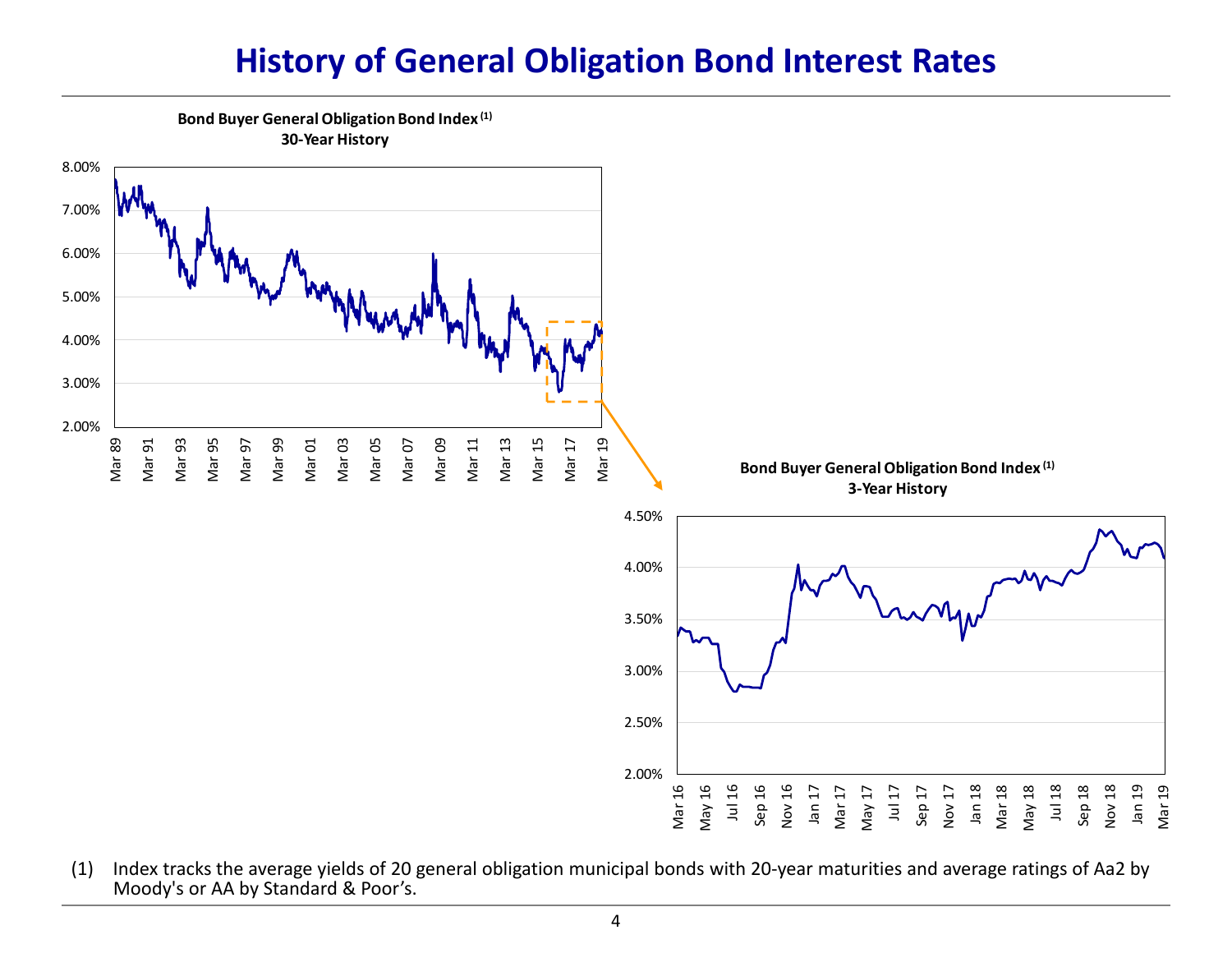### **Bond Credit Rating Scale**

|                       | Moody's        | S&P                | <b>Fitch</b>  | <b>Rating Description</b>         |                                                                 |  |
|-----------------------|----------------|--------------------|---------------|-----------------------------------|-----------------------------------------------------------------|--|
|                       | Aaa            | <b>AAA</b>         | AAA           | Prime                             |                                                                 |  |
|                       | Aa1            | $AA+$              | AA+           |                                   | <b>Investment grade</b>                                         |  |
|                       | Aa2            | AA                 | AA            | High grade                        |                                                                 |  |
|                       | Aa3            | AA-                | AA-           |                                   |                                                                 |  |
| Current GO Rating +   | A1             | $A+$               | $A+$          |                                   |                                                                 |  |
| Expected LRB Rating < | A <sup>2</sup> | $\mathsf{A}$       | $\mathsf{A}$  | Upper medium grade                |                                                                 |  |
| Expected SHRB Rating  | A3             | $A -$              | $A -$         |                                   |                                                                 |  |
|                       | Baa1           | BBB+               | BBB+          |                                   |                                                                 |  |
|                       | Baa2           | <b>BBB</b>         | <b>BBB</b>    | Lower medium grade                |                                                                 |  |
|                       | Baa3           | BBB-               | BBB-          |                                   |                                                                 |  |
|                       | Ba1            | BB+                | BB+           |                                   |                                                                 |  |
|                       | Ba2            | <b>BB</b>          | <b>BB</b>     | Speculative                       | Non-investment grade/<br>High-yield bonds/<br><b>Junk bonds</b> |  |
|                       | Ba3            | BB-                | BB-           |                                   |                                                                 |  |
|                       | <b>B1</b>      | $B+$               | $B+$          |                                   |                                                                 |  |
|                       | <b>B2</b>      | $\mathsf B$        | B             | Highly speculative                |                                                                 |  |
|                       | <b>B3</b>      | $B -$              | $B -$         |                                   |                                                                 |  |
|                       | Caa1&<br>below | $CCC + 8$<br>below | CCC&<br>below | Extremely speculative/<br>Default |                                                                 |  |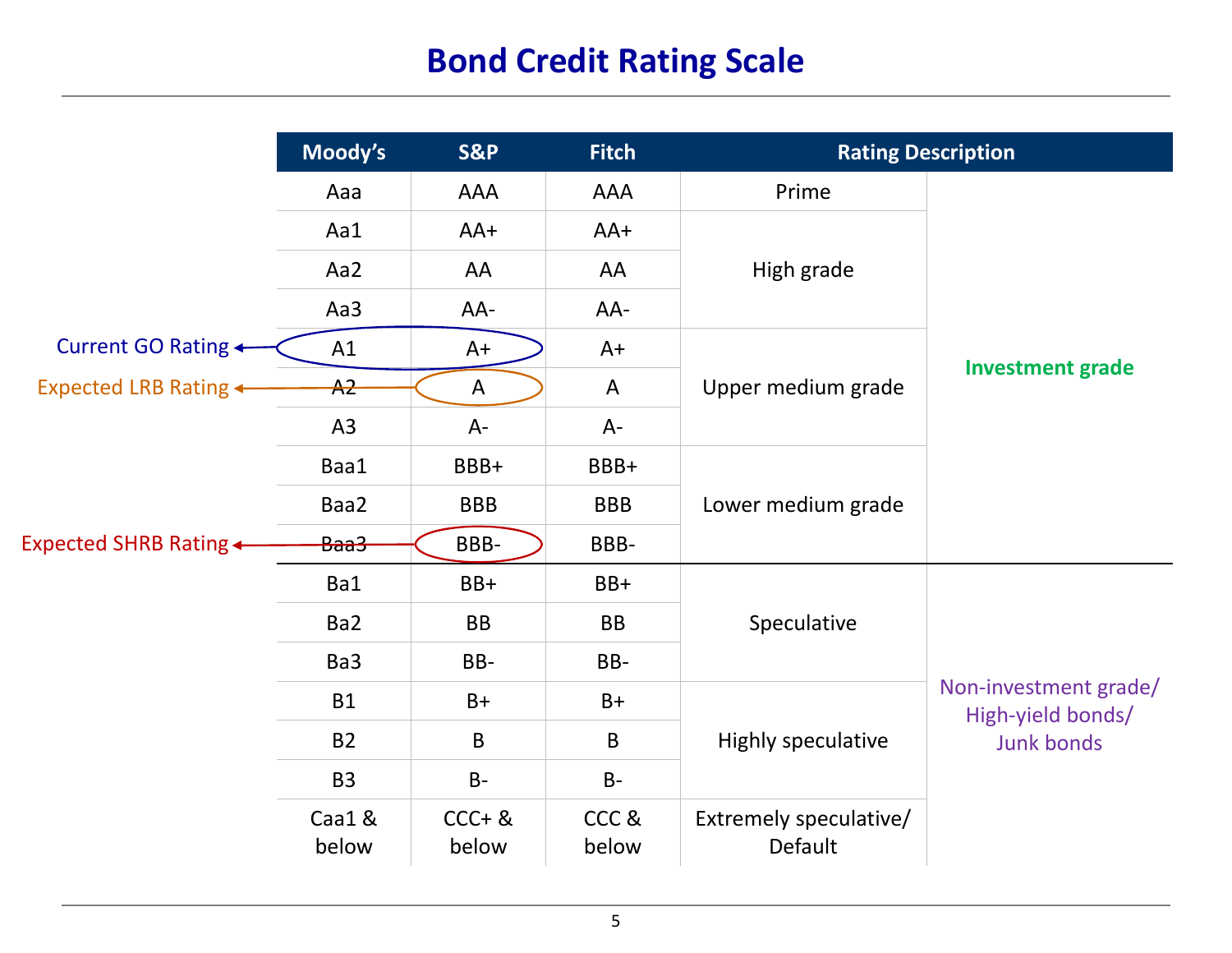## **Funding Student Housing with General Obligation Bonds**

| <b>Funding Date</b><br>Proceeds                                   | February 2021<br>\$16,000,000 |  |  |
|-------------------------------------------------------------------|-------------------------------|--|--|
| Total Debt Repayment                                              | \$30,821,182                  |  |  |
| <b>Annual Cost to District</b><br><b>Annual Cost to Taxpayers</b> | \$5.80 per \$100,000 of AV    |  |  |



- (1) Series A Debt Service is calculated based on estimated market conditions as of 3/6/2019, assuming A1/A+ underlying ratings; preliminary, subject to change.
- (2) Projected Revenue is calculated based on 2018‐19 assessed valuation, assuming 2.00% increase in assessed valuation from 2018‐19 to 2019‐20 and 3.00% annual increase in assessed valuation thereafter.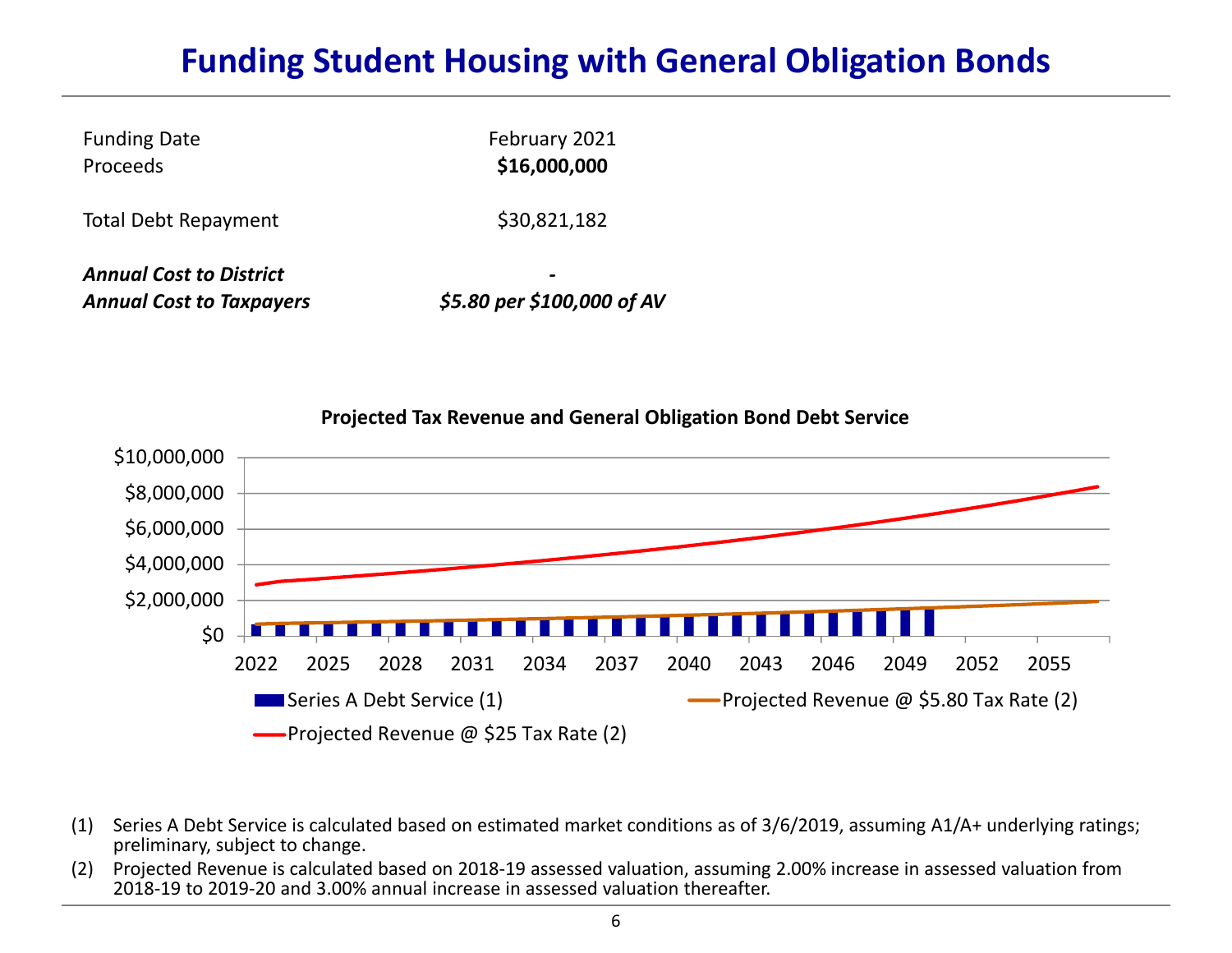## **Sample 2020 Bond Plan with \$25 per \$100K Tax Rate**

|          | <b>Funding Date</b> | <b>Proceeds</b> |                                      |
|----------|---------------------|-----------------|--------------------------------------|
| Series A | February 2021       | \$16,000,000    | <b>Student Housing Project</b>       |
| Series B | February 2021       | \$6,575,000     |                                      |
| Series C | August 2024         | \$22,600,000    | <b>Other District Facility &amp;</b> |
| Series D | August 2027         | \$22,600,000    | <b>Technology Projects</b>           |
| Series E | August 2030         | \$22,600,000    |                                      |
|          |                     | \$90,375,000    |                                      |

#### \$0 \$2,000,000 \$4,000,000 \$6,000,000 \$8,000,000 \$10,000,000 2022 2025 2028 2031 2034 2037 2040 2043 2046 2049 2052 2055 **Projected Tax Revenue and General Obligation Bond Debt Service** Series ASeries B Debt Service (1) Series C**Debt Service (2)** Service (2) Series E Debt Service(2) Projected Revenue @ \$25 Tax Rate (3)

- (1) Series A and Series B Debt Service is calculated based on estimated interest rates as of 3/6/2019, assuming A1/A+ underlying ratings; preliminary, subject to change.
- (2) Series C, Series D and Series E Debt Service is calculated based on estimated interest rates as of 3/6/2019 (assuming A1/A+ underlying ratings) plus 1.00‐1.50%; preliminary, subject to change.
- (3) Projected Revenue is calculated based on 2018‐19 assessed valuation, assuming 2.00% increase in assessed valuation from 2018‐19 to 2019‐20 and 3.00% annual increase in assessed valuation thereafter.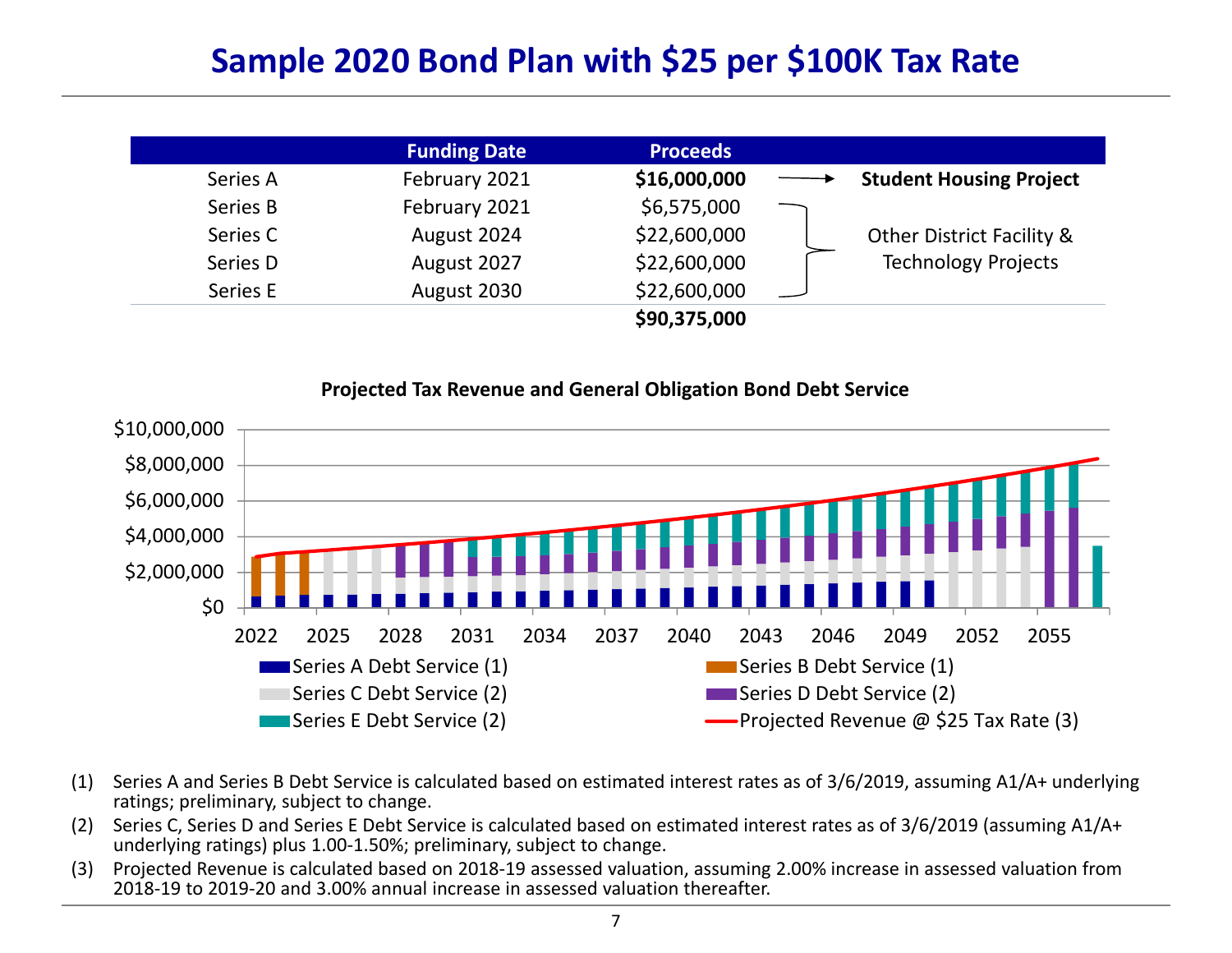### **Funding Student Housing with Lease Revenue Bonds**

| <b>Funding Date</b><br>Proceeds                                                                                            | February 2021<br>\$16,000,000       |                                         |
|----------------------------------------------------------------------------------------------------------------------------|-------------------------------------|-----------------------------------------|
| <b>Total Debt Repayment</b>                                                                                                | \$32,384,100                        |                                         |
| <b>Annual Cost to District (Year 1-3)</b><br><b>Annual Cost to District (Year 4-30)</b><br><b>Annual Cost to Taxpayers</b> | -<br>\$1,201,250<br>$\qquad \qquad$ | <b>Secured by District General Fund</b> |

\$0 \$500,000 \$1,000,000 \$1,500,000 \$2,000,000 2022 2024 2026 2028 2030 2032 2034 2036 2038 2040 2042 2044 2046 2048 2050 **Estimated Lease Revenue Bond Debt Service(1)**

(1) Estimated Debt Service is calculated based on estimated market conditions as of 3/6/2019, assuming A underlying rating; preliminary, subject to change.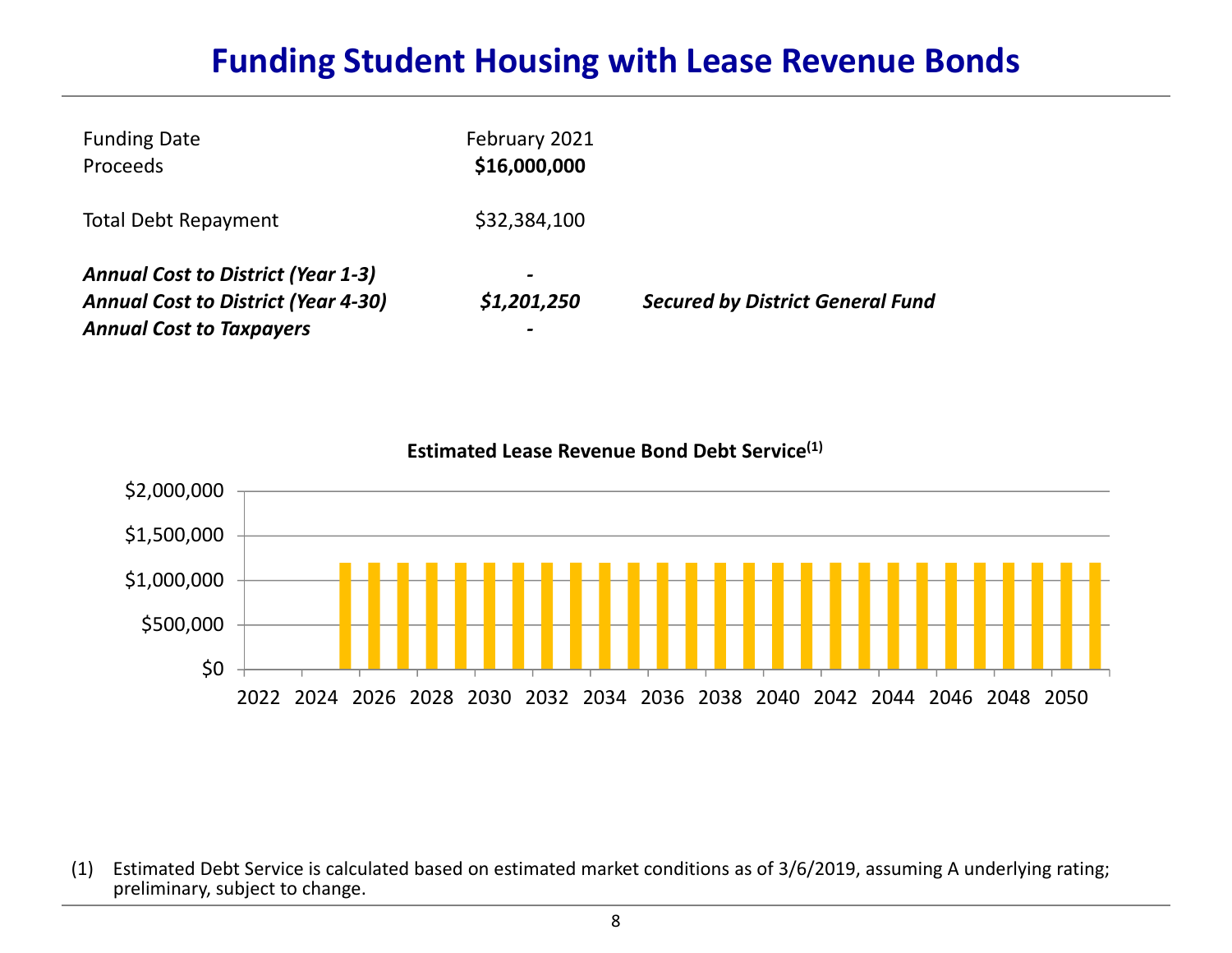### **Funding Student Housing with Student Housing Revenue Bonds**

| <b>Funding Date</b><br><b>Proceeds</b>                                                                                     | February 2021<br>\$16,000,000                |                                                         |
|----------------------------------------------------------------------------------------------------------------------------|----------------------------------------------|---------------------------------------------------------|
| <b>Total Debt Repayment</b>                                                                                                | \$34,181,146                                 |                                                         |
| <b>Annual Cost to District (Year 1-3)</b><br><b>Annual Cost to District (Year 4-30)</b><br><b>Annual Cost to Taxpayers</b> | $\overline{\phantom{a}}$<br>\$1,268,500<br>- | <b>Secured by Student Housing Revenue (Rental Fees)</b> |



**Estimated Student Housing Revenue Bond Debt Service(1)**

(1) Estimated Debt Service is calculated based on estimated market conditions as of 3/6/2019, assuming BBB‐ underlying rating; preliminary, subject to change.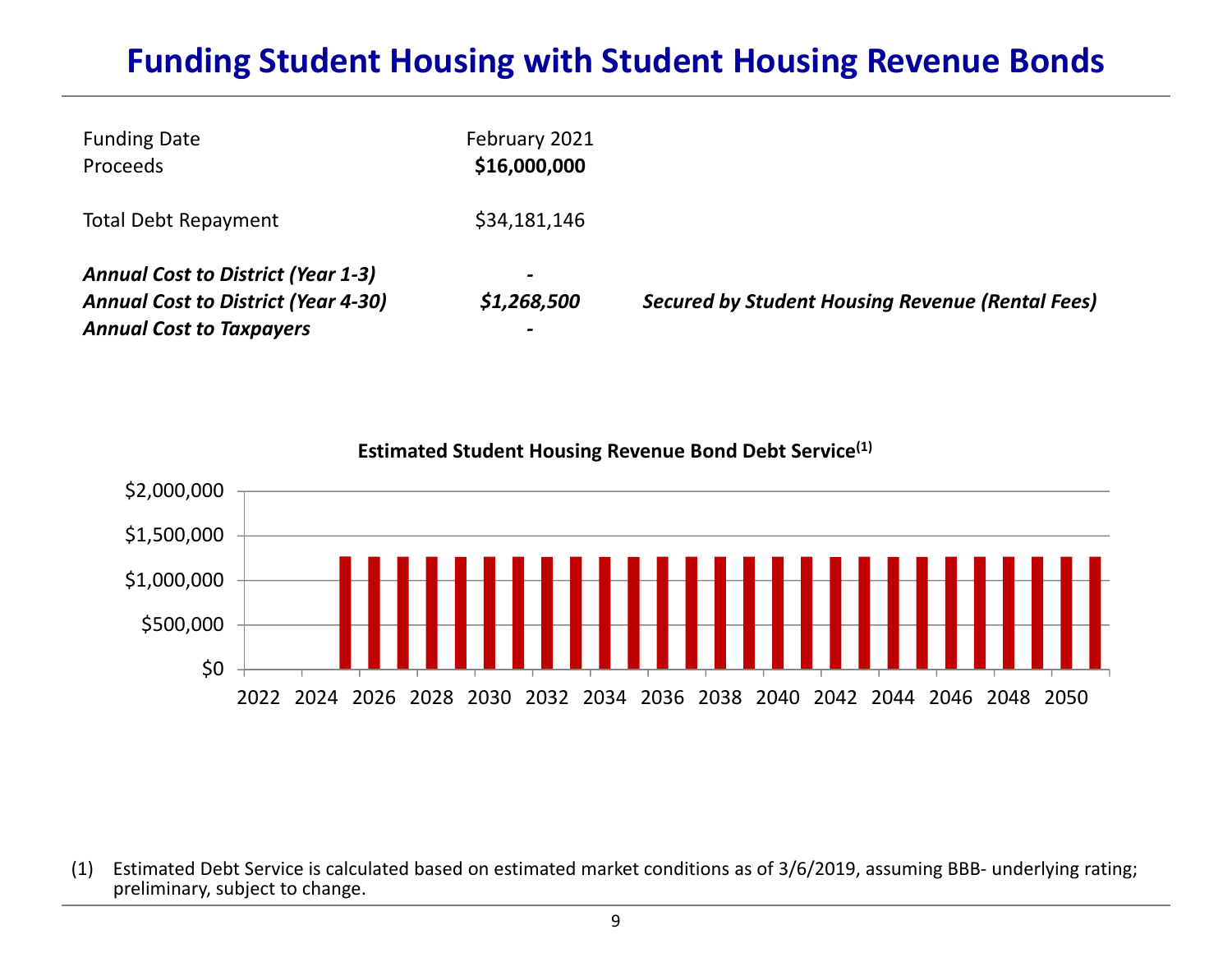# **Comparison of Funding Options(1)**

|                                            | <b>General Obligation Bonds</b> | <b>Lease Revenue Bonds</b>   | <b>Student Housing</b><br><b>Revenue Bonds</b> |
|--------------------------------------------|---------------------------------|------------------------------|------------------------------------------------|
| <b>Voter Approval Required</b>             | Yes                             | <b>No</b>                    | No.                                            |
| Security                                   | Ad Valorem Property Taxes       | <b>District General Fund</b> | <b>Student Housing Revenues</b>                |
| <b>Expected Bond Rating</b>                | $A+$                            | A                            | BBB-                                           |
| Cost of Borrowing                          | Low                             |                              | High                                           |
| <b>Funding Date</b>                        | February 2021                   | February 2021                | February 2021                                  |
| <b>Proceeds</b>                            | \$16,000,000                    | \$16,000,000                 | \$16,000,000                                   |
| <b>Total Debt Repayment</b>                | \$30,821,182                    | \$32,384,100                 | \$34,181,146                                   |
| <b>Annual Cost to District (Year 1-3)</b>  |                                 |                              |                                                |
| <b>Annual Cost to District (Year 4-30)</b> |                                 | \$1,201,250                  | \$1,268,500                                    |
| <b>Annual Cost to Taxpayers</b>            | \$5.80 per \$100,000 of AV      |                              |                                                |





(1) Calculations are based on estimated market conditions as of 3/6/2019; preliminary, subject to change.